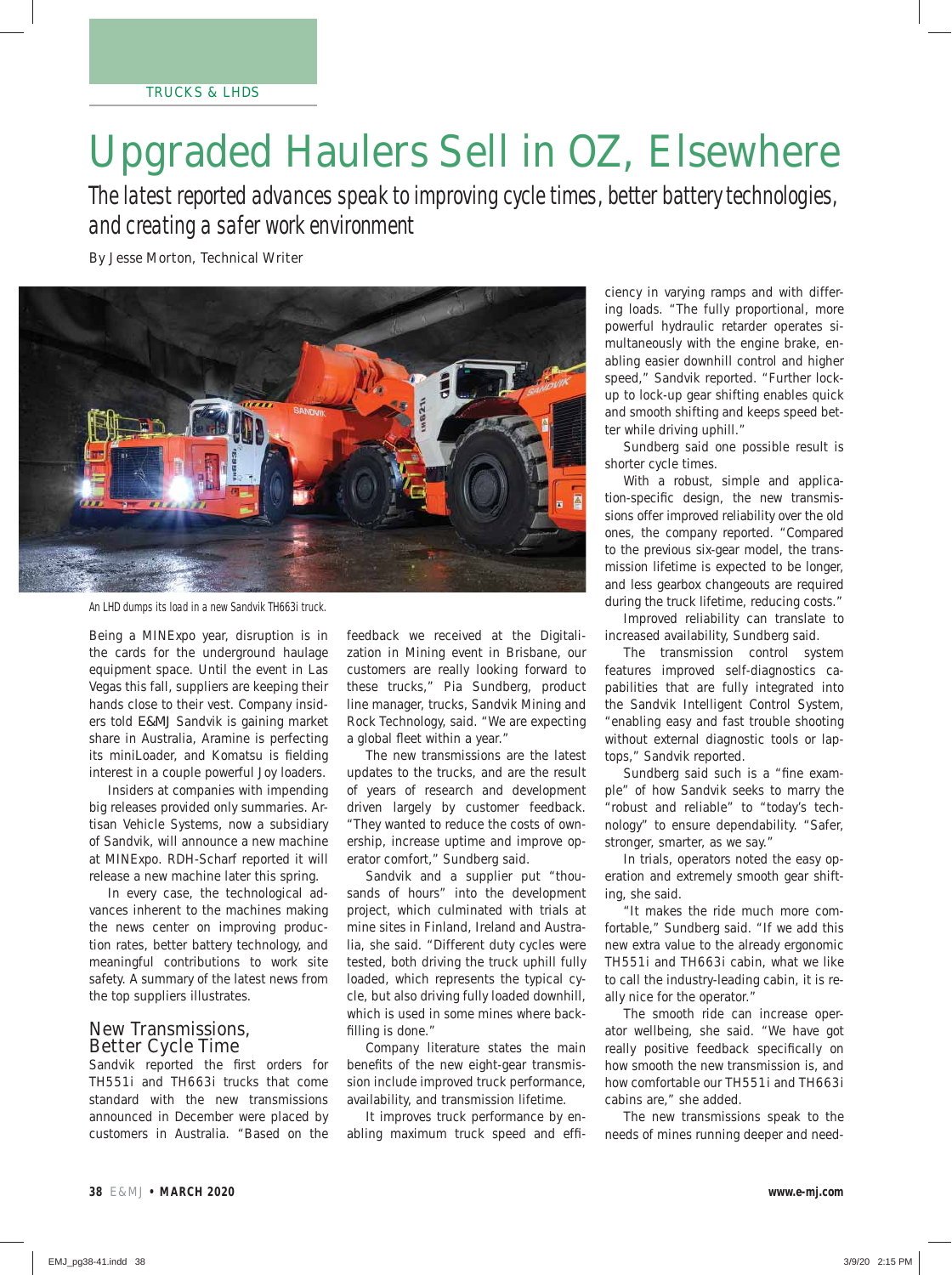ing to move increasing amounts of rock. "As ore bodies close to the surface are becoming depleted, mining is going deeper and getting hotter, and truck haulage to the surface needs to be more efficient." Sundberg said. "Long ramp drives, be it either up the ramp or down the ramp, require a lot from the technology."

 Also, the longer life of the new transmissions aligns with sustainability efforts at many mines, Sundberg said. "Longer component lifetimes mean that less component changeouts are required, and also the truck stand-still time is reduced," she said. "This again can be turned to lower costs per metric ton (mt) hauled, linking nicely the sustainability and cost benefits."

 The new transmissions can be bought separately and installed on existing trucks. "The transmission change is typically done at the same time as the midlife repair, which is around 12,000 to 14,000 hours, depending on the equipment usage and the exact components," Sundberg said. "The transmission conversion kits will be made available in mid-2020."

To get the full benefits, the axles and coolers should be upgraded at the same time that the transmission is replaced.

 The new cooler performance has been optimized to match specifically with the new transmission, Sundberg said. "The coolers are made of aluminum, are easy to clean and have simpler design, helping to reduce total cost of ownership."

 Since their release shortly after MINExpo 2012, both trucks have been upgraded a couple of times.

 Announced in Las Vegas and released in 2013 in Europe, the TH663 was upgraded in 2015 with a sintered metal diesel particulate filter, which reduces diesel particulate emissions by 99% and can be cleaned with a steam cleaner. The following year it was offered with a 565-kW Volvo Penta D16 engine, which offered longer life and lower fuel consumption, and required fewer consumables.

 "We have continuously worked to improve the engine and powertrain technology in our trucks," Sundberg said.

 Along with the TH551, which was originally released in 2013 with a Tier 4 engine, in 2017 the TH663 was offered AutoMine-ready.

 "With AutoMine Trucking, the TH551i and TH663i can be used for autonomous haulage for both transfer level and decline ramp applications," Sundberg said. "When used on automation, the trucks can be operated from the surface during blast clearance and shift changes, increasing safety, truck utilization and productivity."

 The evolution of both trucks was steered by Sandvik to ensure measurable gains in offered productivity and efficiency, she said. "The trucks are rugged and made for heavy-duty use and demanding ramp applications. And they are smart, too," Sundberg said. "Our Sandvik Intelligent Control System allows us to build impressive solutions for digitalization and connectivity needs."

 Customer feedback suggested the trucks offer optimal operator comfort. "The ride is smooth thanks to the front frame suspension; there is air conditioning, noise and vibration reduction, adjustment possibilities in the seat and more," Sundberg said. "I personally believe the best feedback for me was when I heard that 'the operators just loved it,' or, from another mine, 'it was the operator's No. 1 choice.' Operator safety and comfort is a top priority at Sandvik."

#### miniLoader Adds Optionality

Aramine reported a mobile charging station for the miniLoader L140B will be released later this year. The station is equipped with a hydraulic crane for streamlined battery changeouts for the LHD, and for moving the battery nodules.

Connected to a mine's electrical network, the station can be easily piloted by remote control, the company reported.

 Arnaud Paul, sales director at Aramine, told *E&MJ* that the new system will make changeouts easier and safer, and thus help improve productivity at an operation.

 The crane was developed based on demand and feedback from customers, Marc Melkonian, president, Aramine, said. "The mobile charging station solves all customer concerns about the autonomy and ease of replacing batteries on the LHD," he said.

 The mobile station will provide charging and changeout scenario optionality beyond the currently available methods.

 One current method is to simply plug the loader in and let it sit.

 The L140B was "entirely designed and developed around a fully integrated battery system," Sylvain Reynier, research and development director, Aramine, said. "Our R&D department worked hard to reorganize all components inside the machine and select an extremely reliable and safe connecting system."

 This allows the machine to, whenever needed, be plugged into a wall socket anywhere in the mine. "The charging system doesn't need a big electrical installation as the power needed is about 7 kVA, compared to the 45 kVA needed for a cable-tethered electrical machine," Reynier said.



Aramine's mobile charging station for the miniLoader L140B is equipped with a hydraulic crane.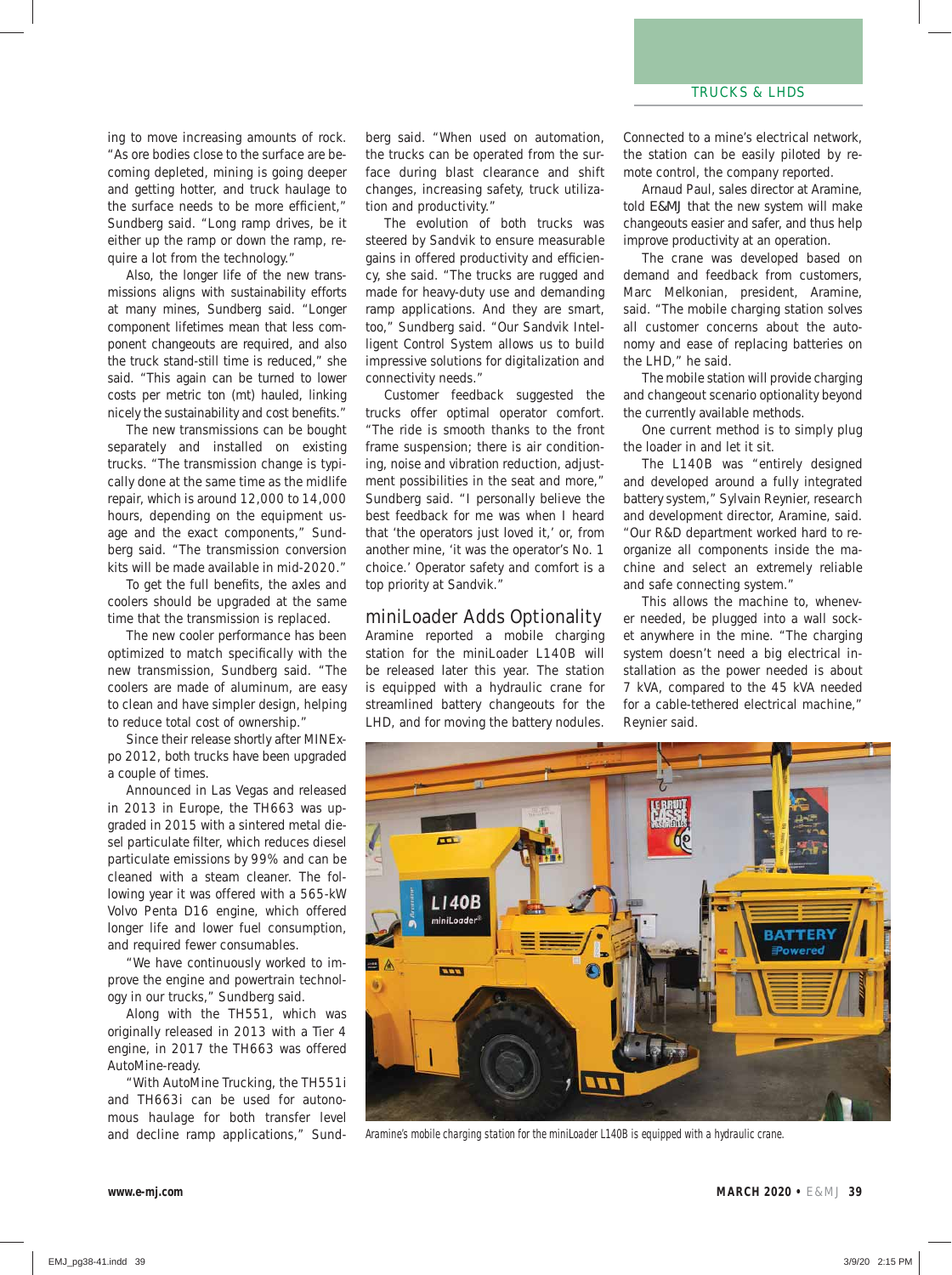"The regeneration system will also recharge batteries when the loader goes downhill and when it brakes," he said.

 A full recharge from a wall socket could take from two to five hours. "The autonomy is approximately three to four hours depending on application and usage, which allows mucking three to four faces before recharging," Melkonian said.

 Another current method is the optional Quick Replacement System (QRS). For that, batteries are charged external to the machine and then swapped out as needed. Such "allows running the machine full time without immobilization during charging time," Aramine reported. "The system is ultra-fast and smart with a W-type aligning system and an auto-locking device." The device ensures optimal safety, the company reported.

 "The R&D Department ran a lot of tests to find the perfect angle of adherence in the W-type system and to find the faultless self-aligning mechanism," Melkonian said. One result is "QRS features a quick, reliable and compact battery module with an auto-lock system without increasing the length of the machine."

 To adopt QRS, the mine must have a battery change area and crane. "The battery change is stress-free, does not require a lot of equipment, and can be done quickly," Reynier said. "Indeed, it takes about 10 to 15 minutes and effectively allows unlimited operation of the machine."

 QRS is ideal for a miner seeking to operate only one machine. The system is available for adoption as an aftermarket kit.

 QRS is the latest innovation for a loader model that has evolved over the years apace with advances in emission-reduc-

tion, sustainability, and connectivity solutions, all of which contribute to improved worksite conditions and safety.

 "We all know that one of the biggest issues in underground mining is the air pollution," said Sophie Layer, marketing and communications director, Aramine.

 Previous generations of the loader were designed to address this issue. Roughly a decade ago, Aramine launched a diesel miniLoader with an exhaust purifier. Next, it released a cable-tethered electric unit. "That helped reduce mine ventilation issues and related costs," Layer said.

 At the time, battery technology was prohibitively expensive and relatively unreliable. Battery technology advances over the years enabled the company to design the L140B, which spent two years in research and development.

 Released in 2016, the loader comes standard with a LiFe PO4 (lithium iron phosphate) battery, a CAN-bus-type electrical system for diagnostics and programming, and "intuitive and ergonomic controls," the company reported.

 "The lithium iron phosphate battery is the safest chemical composition for an underground mining battery vehicle," Reynier said.

Paul said the loaders are field proven. "With 20 units in operation, many with 10,000 hours on them, and with our rental equipment for tunneling applications, we can safely validate the efficiency and the reliability of our solution," he said.

For example, field results prove the loader effectively solved the air pollution issues related to the diesel predecessor model, Melkonian said. "This brings real



The Joy SR Hybrid LHD's control algorithms optimize efficiencies in applying torque to the ground, controlling wheel slip, and reduces fuel burn.

comfort for the driver and the people working around the machine," he said.

By "ensuring zero CO<sub>2</sub> and zero NO<sub>x</sub> emissions," it nixes some stubborn ventilation and safety issues and costs, Melkonian said. "By ensuring they can breathe safely at work, it brings miners peace of mind."

 Plus, it "is easier to maintain compared to the diesel model," he said. "You have no combustion engine maintenance or air filter maintenance."

 Also gone is the diesel fuel tank and filters, as well as the hydrostatic transmission. Instead, there is an integrated electrical transmission. "This eases the maintenance and considerably reduces the downtime," Melkonian said.

 Compared to the cable-tethered electric model, the battery-powered unit offers greater freedom and safety by eliminating cable management protocol, he said. "The electrical installation needed to charge the battery is far less than that needed to drive the electric machine with cable."

 The L140B has a very low heat signature and, compared to predecessor units, is quieter, "which is crucial in an environment as constraining as that of a mine," Layer said.

 Equally crucial, the L140B has the same or greater breakout force than the diesel competition, Reynier said.

 "People tend to think that battery-powered machines are less powerful than diesel ones," he said. "This is totally untrue. Aramine battery-powered machines use an electric transmission that allows adjusting the torque depending on the mine conditions to give just enough power while preventing tire spinning."

With tramming capacity of 1,300 kg, tilt breakout force of 32 kN and lift breakout force of 35 kN, it has a 0.7-m3 bucket and can move fully loaded at up to 7 km/h.

 The loader is described as ideal for narrow vein mines. From tip to tip, it is 5.3 m long, 2 m high and 1 m wide. Company literature describes it as "extremely narrow."

 It was developed for miners "who do not want to oversize their galleries," Melkonian said. It is also for those who want to "increase productivity and reduce dilution by using small and medium gallery sections."

 The optionality offered by the new mobile charging system aligns with the company mission to be at the forefront of technological innovation that contributes to sustainable mining, Layer said.